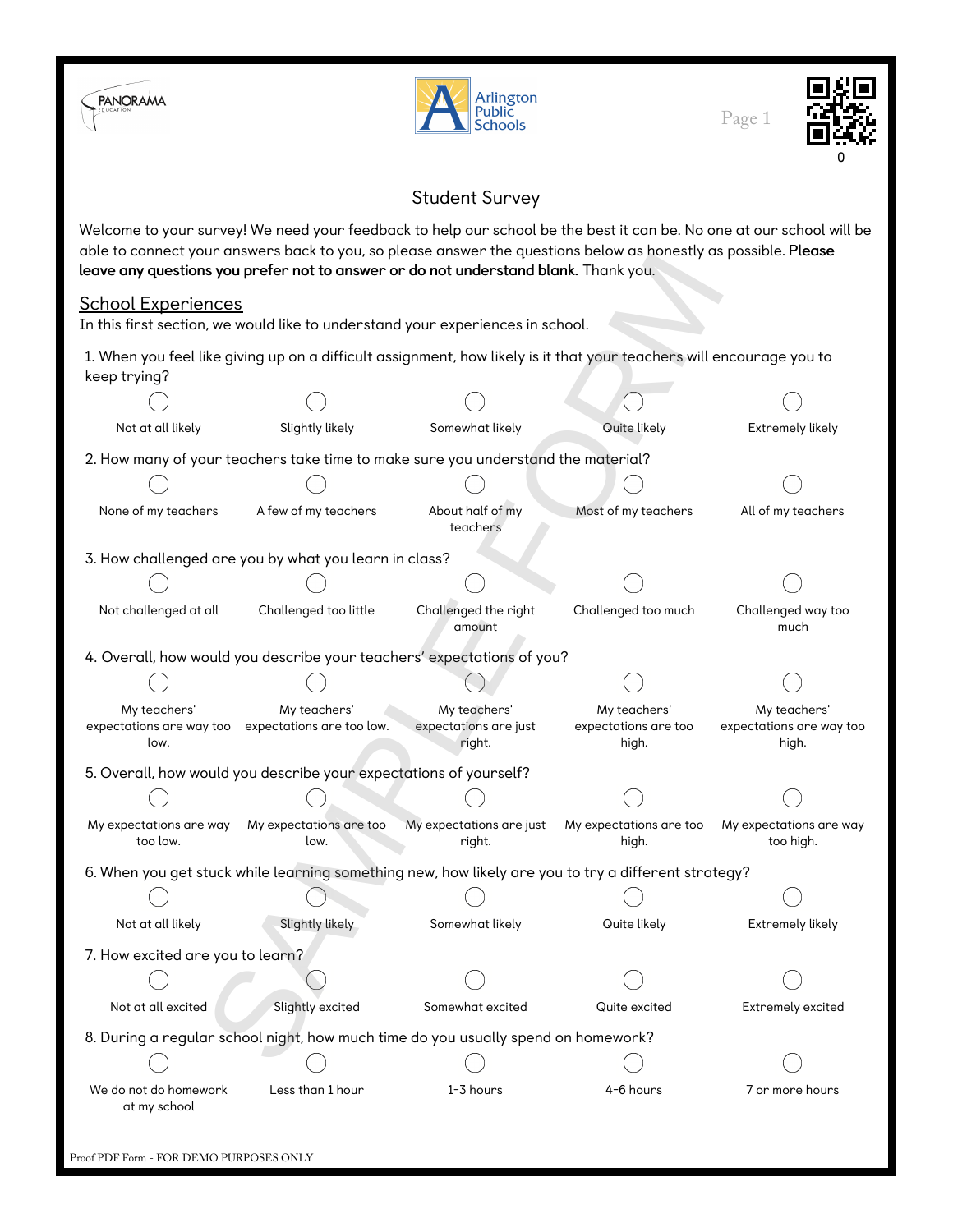| <b>PANORAMA</b>                         |                                                                                                                                                                                                                                                                                                                                                                                                                                     |                                | Arlington<br>Public<br>Schools |                       |            | Page 2               |               |  |  |
|-----------------------------------------|-------------------------------------------------------------------------------------------------------------------------------------------------------------------------------------------------------------------------------------------------------------------------------------------------------------------------------------------------------------------------------------------------------------------------------------|--------------------------------|--------------------------------|-----------------------|------------|----------------------|---------------|--|--|
|                                         | 9. How clearly do you see your culture and history reflected in your school?                                                                                                                                                                                                                                                                                                                                                        |                                |                                |                       |            |                      |               |  |  |
|                                         |                                                                                                                                                                                                                                                                                                                                                                                                                                     |                                |                                |                       |            |                      |               |  |  |
| Not at all clearly                      | Slightly clearly                                                                                                                                                                                                                                                                                                                                                                                                                    | Somewhat clearly               |                                | Quite clearly         |            | Extremely clearly    |               |  |  |
|                                         | 10. How connected do you feel to other students in your school?                                                                                                                                                                                                                                                                                                                                                                     |                                |                                |                       |            |                      |               |  |  |
|                                         |                                                                                                                                                                                                                                                                                                                                                                                                                                     |                                |                                |                       |            |                      |               |  |  |
| Not at all connected                    | Slightly connected                                                                                                                                                                                                                                                                                                                                                                                                                  | Somewhat connected             |                                | Quite connected       |            | Extremely connected  |               |  |  |
|                                         | 11. How many of your classroom teachers are respectful towards you?                                                                                                                                                                                                                                                                                                                                                                 |                                |                                |                       |            |                      |               |  |  |
|                                         |                                                                                                                                                                                                                                                                                                                                                                                                                                     |                                |                                |                       |            |                      |               |  |  |
| None of my teachers                     | A few of my teachers                                                                                                                                                                                                                                                                                                                                                                                                                | About half of my<br>teachers   |                                | Most of my teachers   |            | All of my teachers   |               |  |  |
|                                         | 12. How many of your classmates or other students in your school are respectful towards you?                                                                                                                                                                                                                                                                                                                                        |                                |                                |                       |            |                      |               |  |  |
|                                         |                                                                                                                                                                                                                                                                                                                                                                                                                                     |                                |                                |                       |            |                      |               |  |  |
| None of my classmates                   | A few of my classmates                                                                                                                                                                                                                                                                                                                                                                                                              | About half of my<br>classmates |                                | Most of my classmates |            | All of my classmates |               |  |  |
|                                         | 13. How often do you feel that you are treated poorly by other students because of your race, ethnicity, gender,<br>family's income, religion, disability, or sexual orientation?                                                                                                                                                                                                                                                   |                                |                                |                       |            |                      |               |  |  |
|                                         |                                                                                                                                                                                                                                                                                                                                                                                                                                     |                                |                                |                       |            |                      |               |  |  |
| Never                                   | Almost never                                                                                                                                                                                                                                                                                                                                                                                                                        | Once in a while                | Sometimes                      |                       | Frequently |                      | Almost always |  |  |
| Yes<br>No                               | 14. During this past year, were you advised about the school-based consequences for having, using, or distributing<br>illegal substances (cigarettes, electronic cigarettes, marijuana, alcohol, etc.) in school?                                                                                                                                                                                                                   |                                |                                |                       |            |                      |               |  |  |
|                                         | 15. At your school, how clear are the rules about what you can and cannot do?                                                                                                                                                                                                                                                                                                                                                       |                                |                                |                       |            |                      |               |  |  |
|                                         |                                                                                                                                                                                                                                                                                                                                                                                                                                     |                                |                                |                       |            |                      |               |  |  |
| Not at all clear                        | Slightly clear                                                                                                                                                                                                                                                                                                                                                                                                                      | Somewhat clear                 |                                | Quite clear           |            | Extremely clear      |               |  |  |
|                                         | 16. From whom did you get advice about course selection for next year? Please select the top three individuals.                                                                                                                                                                                                                                                                                                                     |                                |                                |                       |            |                      |               |  |  |
| School counselor                        | Equity and                                                                                                                                                                                                                                                                                                                                                                                                                          | Teachers<br>Assistant          |                                | Family members        | Friends    |                      | Other         |  |  |
|                                         | excellence<br>coordinator                                                                                                                                                                                                                                                                                                                                                                                                           | principal                      |                                |                       |            |                      |               |  |  |
| <u> Your Feelings and Behaviors</u>     | The adults in our school care about your happiness and well-being. We would like to ask you some questions about<br>how you think, feel, and respond to different situations. By answering these questions, you will have more of a voice in<br>decisions that affect you and your classmates. You do not have to answer any of these questions, but any answers<br>you do give will help us better support you and other students. |                                |                                |                       |            |                      |               |  |  |
| Proof PDF Form - FOR DEMO PURPOSES ONLY |                                                                                                                                                                                                                                                                                                                                                                                                                                     |                                |                                |                       |            |                      |               |  |  |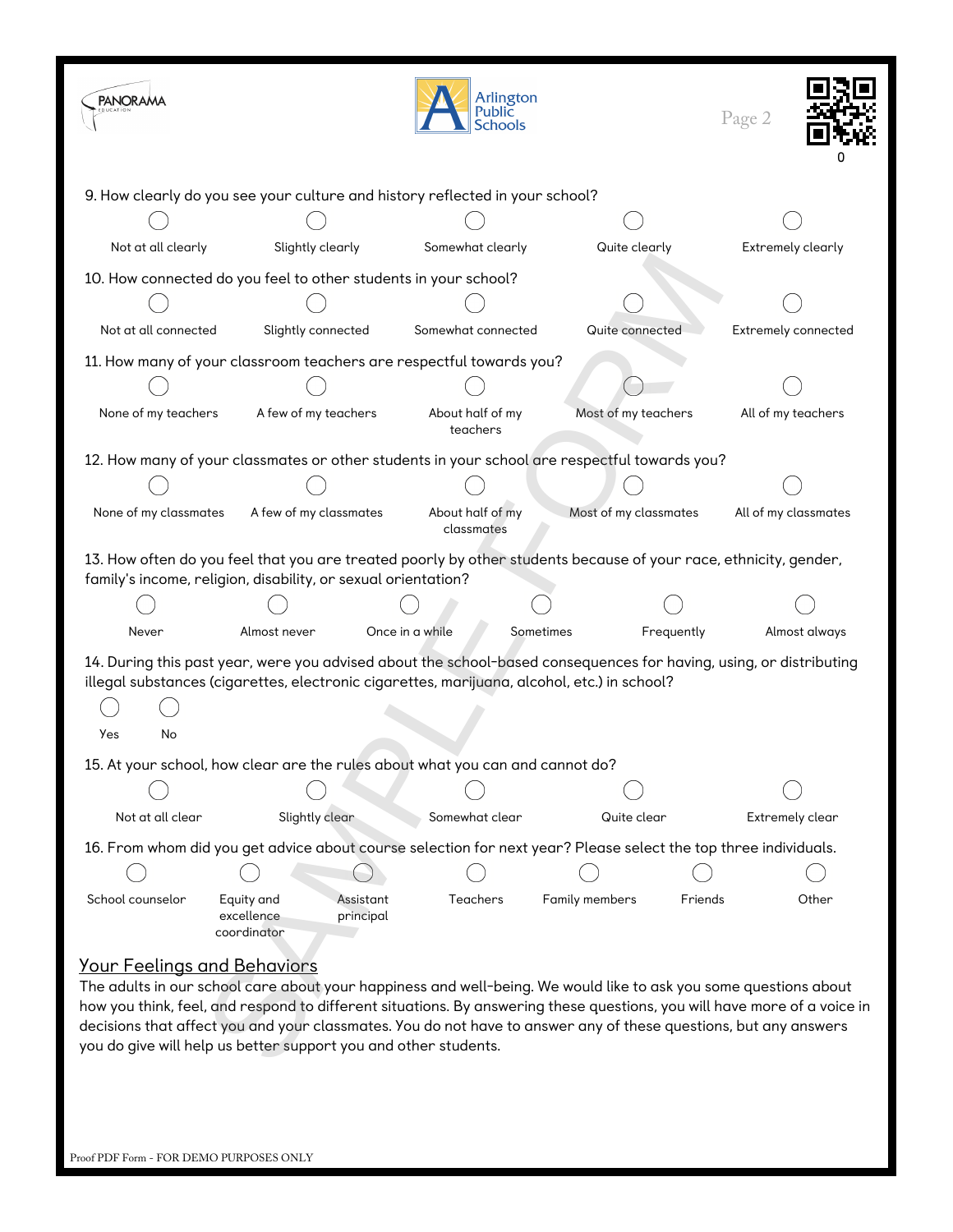| <b>PANORAMA</b>                                         |                                                                | Arlington<br>Public<br><b>Schools</b>                                                                                  | Page 3             |                       |  |  |  |  |
|---------------------------------------------------------|----------------------------------------------------------------|------------------------------------------------------------------------------------------------------------------------|--------------------|-----------------------|--|--|--|--|
| During the past 30 days:                                |                                                                |                                                                                                                        |                    |                       |  |  |  |  |
|                                                         |                                                                | 17. When others disagreed with you, how respectful were you of their views?                                            |                    |                       |  |  |  |  |
|                                                         |                                                                |                                                                                                                        |                    |                       |  |  |  |  |
| Not at all respectful                                   | Slightly respectful<br>Somewhat respectful<br>Quite respectful |                                                                                                                        |                    |                       |  |  |  |  |
| 18. How well are you able to manage your time?          |                                                                |                                                                                                                        |                    |                       |  |  |  |  |
|                                                         |                                                                |                                                                                                                        |                    |                       |  |  |  |  |
| Manage not at all well                                  | Manage a little well                                           | Manage somewhat well                                                                                                   | Manage pretty well | Manage extremely well |  |  |  |  |
| activities?                                             |                                                                | 19. During the past 12 months, how often did you feel so sad or hopeless that you stopped doing some usual             |                    |                       |  |  |  |  |
|                                                         |                                                                |                                                                                                                        |                    |                       |  |  |  |  |
| Almost never                                            | Once in a while                                                | Sometimes                                                                                                              | Frequently         | Almost always         |  |  |  |  |
|                                                         |                                                                | 20. How often do you feel so stressed or overwhelmed that you are not able to participate in regular activities?       |                    |                       |  |  |  |  |
|                                                         |                                                                |                                                                                                                        |                    |                       |  |  |  |  |
| Almost never                                            | Once in a while<br>Sometimes<br>Frequently                     |                                                                                                                        |                    |                       |  |  |  |  |
| about you on social media or over email?                |                                                                | 21. During this school year, how often has a student or group of students posted hurtful or threatening things         |                    |                       |  |  |  |  |
|                                                         |                                                                |                                                                                                                        |                    |                       |  |  |  |  |
| Never                                                   | Once                                                           | A couple of times                                                                                                      | Many times         | Regularly             |  |  |  |  |
| over email, please skip to question 25.                 |                                                                | If you have never had a student or group of students say hurtful or threatening things about you on social media or    |                    |                       |  |  |  |  |
| Yes<br>No                                               |                                                                | 22. If this happened more than once, did the same student(s) say hurtful or threatening things each time?              |                    |                       |  |  |  |  |
| 23. Where did this occur? Please select all that apply. |                                                                |                                                                                                                        |                    |                       |  |  |  |  |
|                                                         |                                                                |                                                                                                                        |                    |                       |  |  |  |  |
| Instagram                                               | Facebook                                                       | Twitter<br>Snapchat                                                                                                    | Email              | Other social media    |  |  |  |  |
| or principal)?                                          |                                                                | 24. Did you report the incident(s) to school staff (such as a bus driver, teacher, cafeteria worker, school counselor, |                    |                       |  |  |  |  |
|                                                         |                                                                |                                                                                                                        |                    |                       |  |  |  |  |
| Yes<br>No                                               |                                                                |                                                                                                                        |                    |                       |  |  |  |  |
|                                                         |                                                                | 25. During this school year, how often has a student or group of students physically hurt you on purpose?              |                    |                       |  |  |  |  |
| Never                                                   | Once                                                           | A couple of times                                                                                                      | Many times         | Regularly             |  |  |  |  |
| Proof PDF Form - FOR DEMO PURPOSES ONLY                 |                                                                |                                                                                                                        |                    |                       |  |  |  |  |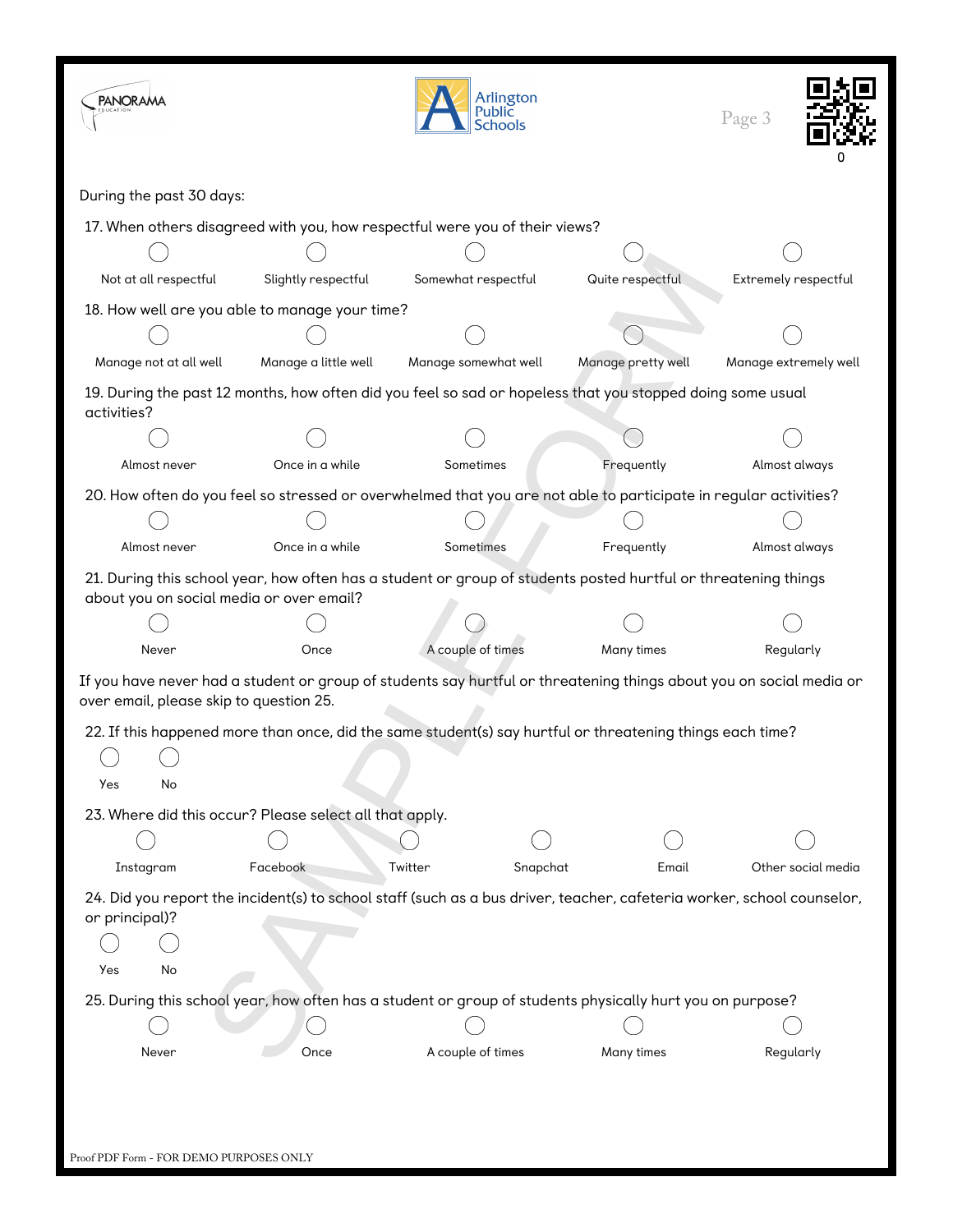| <b>PANORAMA</b>                                                                                                  |                |                | Arlington<br>Public<br><b>Schools</b>                                                                                                                                                  |                          | Page 4                  |            |
|------------------------------------------------------------------------------------------------------------------|----------------|----------------|----------------------------------------------------------------------------------------------------------------------------------------------------------------------------------------|--------------------------|-------------------------|------------|
| If you have never had a student or group of students physically hurt you on purpose, please skip to question 29. |                |                |                                                                                                                                                                                        |                          |                         |            |
|                                                                                                                  |                |                | 26. If this happened more than once, did the same student(s) physically hurt you each time?                                                                                            |                          |                         |            |
| Yes<br>No                                                                                                        |                |                |                                                                                                                                                                                        |                          |                         |            |
| 27. Where did this occur? Please select all that apply.                                                          |                |                |                                                                                                                                                                                        |                          |                         |            |
|                                                                                                                  |                |                |                                                                                                                                                                                        |                          |                         |            |
| In the cafeteria                                                                                                 | In the hallway | In a classroom | Outdoors on<br>school grounds                                                                                                                                                          | At your home             | In your<br>neighborhood | Other      |
| or principal)?                                                                                                   |                |                | 28. Did you report the incident(s) to school staff (such as a bus driver, teacher, cafeteria worker, school counselor,                                                                 |                          |                         |            |
| No<br>Yes                                                                                                        |                |                |                                                                                                                                                                                        |                          |                         |            |
|                                                                                                                  |                |                | 29. During this school year, how often has a student or group of students called you names or teased you in a way<br>that made you feel uncomfortable, embarrassed, excluded, or hurt? |                          |                         |            |
|                                                                                                                  |                |                |                                                                                                                                                                                        |                          |                         |            |
| Never                                                                                                            |                | Once           | A couple of times                                                                                                                                                                      | Many times               |                         | Regularly  |
| If you have never had a student or group of students call you names or tease you, please skip to question 33.    |                |                |                                                                                                                                                                                        |                          |                         |            |
|                                                                                                                  |                |                | 30. If this happened more than once, did the same student(s) call you names or tease you each time?                                                                                    |                          |                         |            |
|                                                                                                                  |                |                |                                                                                                                                                                                        |                          |                         |            |
| Yes<br>No                                                                                                        |                |                |                                                                                                                                                                                        |                          |                         |            |
| 31. Where did this occur? Please select all that apply.                                                          |                |                |                                                                                                                                                                                        |                          |                         |            |
|                                                                                                                  |                |                |                                                                                                                                                                                        |                          |                         |            |
| In the cafeteria                                                                                                 | In the hallway | In a classroom | Outdoors on                                                                                                                                                                            | At your home             | In your                 | Over email |
|                                                                                                                  |                |                | school grounds                                                                                                                                                                         |                          | neighborhood            |            |
| On Facebook                                                                                                      | On Instagram   | On Twitter     | On Snapchat                                                                                                                                                                            | On other social<br>media | Other                   |            |
| or principal)?<br>Yes<br>No                                                                                      |                |                | 32. Did you report the incident(s) to school staff (such as a bus driver, teacher, cafeteria worker, school counselor,                                                                 |                          |                         |            |
| accused you of something?                                                                                        |                |                | 33. During this school year, how often has a student or group of students spread rumors about you or falsely                                                                           |                          |                         |            |
|                                                                                                                  |                |                |                                                                                                                                                                                        |                          |                         |            |
| Never                                                                                                            |                | Once           | A couple of times                                                                                                                                                                      | Many times               |                         | Regularly  |
| Proof PDF Form - FOR DEMO PURPOSES ONLY                                                                          |                |                |                                                                                                                                                                                        |                          |                         |            |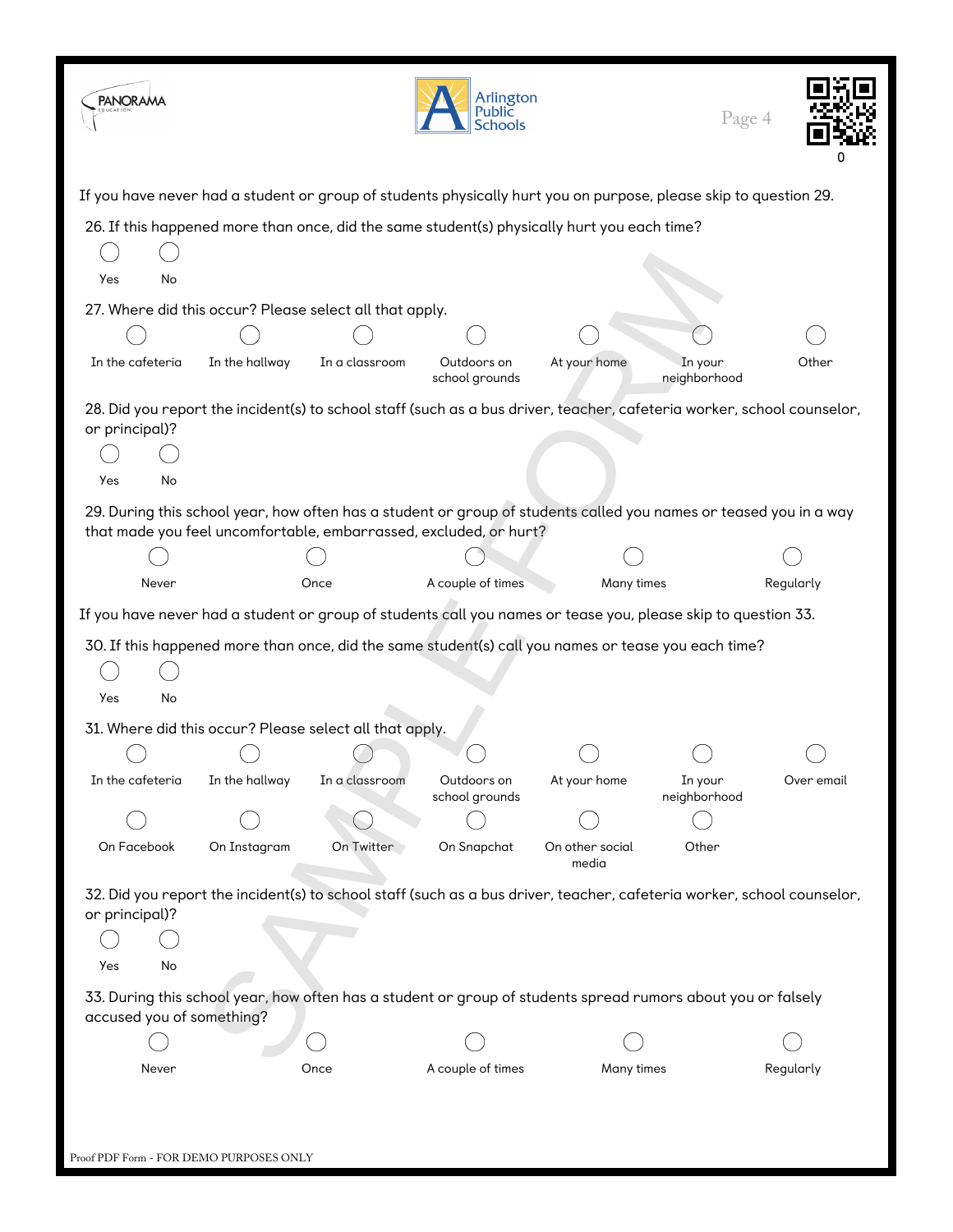| <b>PANORAMA</b>                                   |    |                                         |                                                         | Arlington<br>Public<br><b>Schools</b> |                                                                                                                         | Page 5                  |            |
|---------------------------------------------------|----|-----------------------------------------|---------------------------------------------------------|---------------------------------------|-------------------------------------------------------------------------------------------------------------------------|-------------------------|------------|
| please skip to question 37.                       |    |                                         |                                                         |                                       | If you have never had a student or group of students spread rumors about you or falsely accuse you of something,        |                         |            |
| time?<br>Yes                                      | No |                                         |                                                         |                                       | 34. If this happened more than once, did the same student(s) spread rumors about you or falsely accuse you each         |                         |            |
|                                                   |    |                                         | 35. Where did this occur? Please select all that apply. |                                       |                                                                                                                         |                         |            |
|                                                   |    |                                         |                                                         |                                       |                                                                                                                         |                         |            |
| In the cafeteria                                  |    | In the hallway                          | In a classroom                                          | Outdoors on<br>school grounds         | At your home                                                                                                            | In your<br>neighborhood | Over email |
|                                                   |    |                                         |                                                         |                                       |                                                                                                                         |                         |            |
| On Facebook                                       |    | On Instagram                            | On Twitter                                              | On Snapchat                           | On other social<br>media                                                                                                | Other                   |            |
| or principal)?<br><b>Yes</b><br>In-School Support | No |                                         |                                                         |                                       | 36. Did you report the incident(s) to school staff (such as a bus driver, teacher, cafeteria worker, school counselor,  |                         |            |
| of sadness?<br>Yes                                | No |                                         | Please tell us about the support you receive in school. |                                       | 37. During this school year, did your school give you strategies for coping with personal stress, anxiety, or feelings  |                         |            |
| Yes                                               | No | anxiety, or feelings of sadness?        |                                                         |                                       | 38. During this school year, did your school give you information about who you can talk to about personal stress,      |                         |            |
| Yes                                               | No |                                         |                                                         |                                       | 39. During this school year, did you talk to an adult in school about personal stress, anxiety, or feelings of sadness? |                         |            |
|                                                   |    |                                         |                                                         |                                       | 40. Is there at least one adult in your school who you can talk to about the things that are going well for you?        |                         |            |
|                                                   |    |                                         |                                                         |                                       |                                                                                                                         |                         |            |
| Yes                                               | No |                                         |                                                         |                                       |                                                                                                                         |                         |            |
| Yes                                               | No | or something in your personal life)?    |                                                         |                                       | 41. Is there at least one adult in your school who you can talk to when you need help (such as help with schoolwork     |                         |            |
|                                                   |    | Proof PDF Form - FOR DEMO PURPOSES ONLY |                                                         |                                       |                                                                                                                         |                         |            |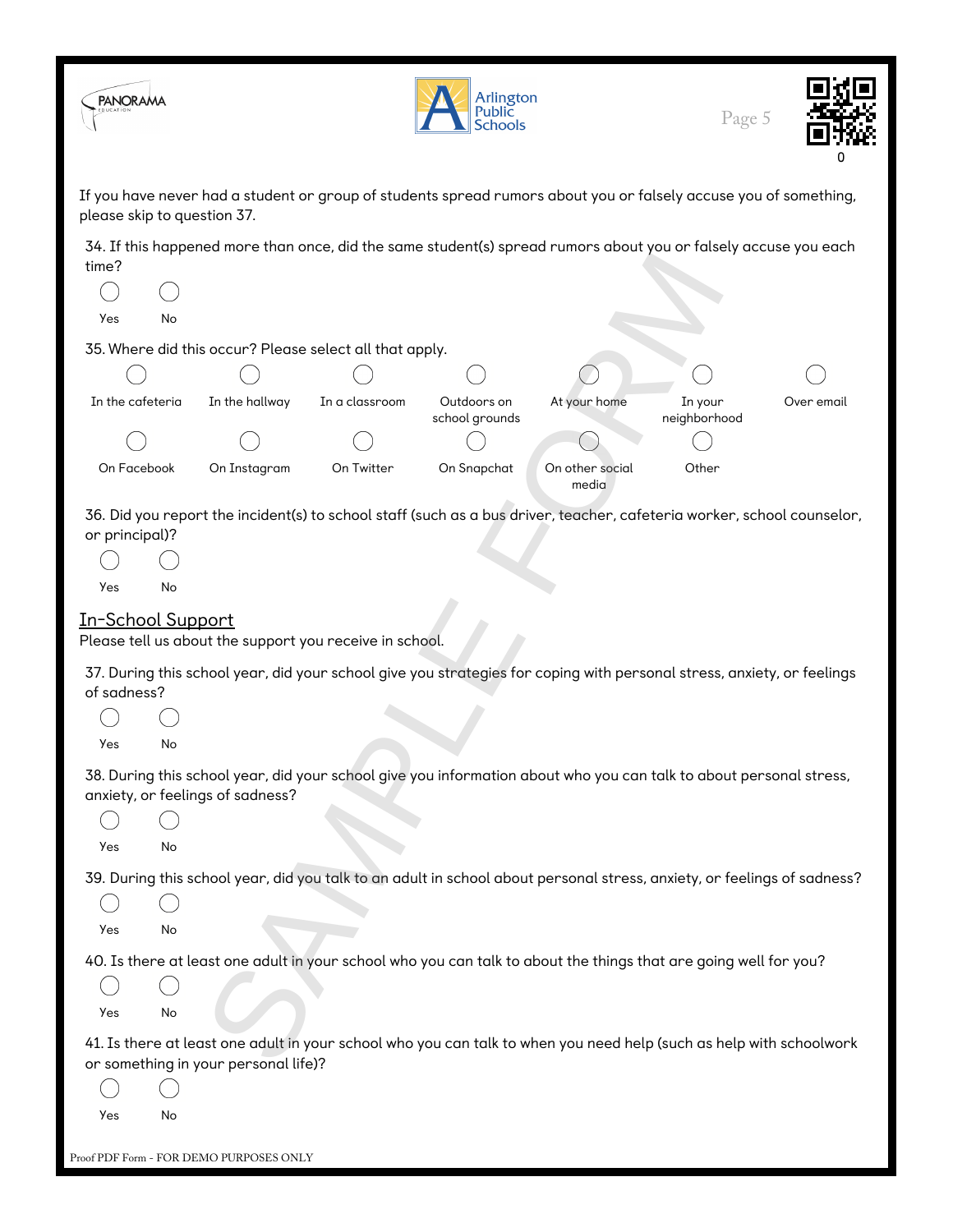| <b>PANORAMA</b>              |                                         |                                                                  | Arlington<br>Public<br>Schools                                                                                                                                                                                                 |            | Page 6        |
|------------------------------|-----------------------------------------|------------------------------------------------------------------|--------------------------------------------------------------------------------------------------------------------------------------------------------------------------------------------------------------------------------|------------|---------------|
|                              |                                         | asking if you need help with something or if you feel included)? | 42. Is there at least one adult in your school who checks in with you about how things are going at school (such as                                                                                                            |            |               |
|                              |                                         |                                                                  |                                                                                                                                                                                                                                |            |               |
| <b>Yes</b><br>uncomfortable? | No                                      |                                                                  | 43. Do you know who to talk to if an adult or another student touches you in a way that makes you feel                                                                                                                         |            |               |
|                              |                                         |                                                                  |                                                                                                                                                                                                                                |            |               |
| Yes                          | No                                      |                                                                  |                                                                                                                                                                                                                                |            |               |
|                              | Out-of-School Support                   | Please tell us about the support you receive outside of school.  |                                                                                                                                                                                                                                |            |               |
|                              | things that are going well for you?     |                                                                  | 44. Is there at least one adult outside of school (not including adults in your home) who you can talk to about the                                                                                                            |            |               |
|                              |                                         |                                                                  |                                                                                                                                                                                                                                |            |               |
| Yes                          | No                                      |                                                                  |                                                                                                                                                                                                                                |            |               |
| Yes                          | No                                      |                                                                  | 45. Is there at least one adult outside of school (not including adults in your home) who you can talk to when you<br>need help (such as help with schoolwork or something in your personal life)?                             |            |               |
|                              |                                         |                                                                  | 46. Is there at least one adult outside of school (not including adults in your home) who checks in with you about<br>how things are going at school (such as asking if you need help with something or if you feel included)? |            |               |
| Yes                          | No                                      |                                                                  |                                                                                                                                                                                                                                |            |               |
|                              |                                         |                                                                  | 47. Is there at least one adult in your home who you can talk to about the things that are going well for you?                                                                                                                 |            |               |
| Yes                          | No                                      |                                                                  |                                                                                                                                                                                                                                |            |               |
|                              | or something in your personal life)?    |                                                                  | 48. Is there at least one adult in your home who you can talk to when you need help (such as help with schoolwork                                                                                                              |            |               |
|                              |                                         |                                                                  |                                                                                                                                                                                                                                |            |               |
| Yes                          | No                                      |                                                                  | 49. Is there at least one adult in your home who checks in with you about how things are going at school (such as                                                                                                              |            |               |
|                              |                                         | asking if you need help with something or if you feel included)? |                                                                                                                                                                                                                                |            |               |
| Yes                          | No                                      |                                                                  |                                                                                                                                                                                                                                |            |               |
|                              |                                         |                                                                  | 50. How often does an adult in your home ask questions about your friends?                                                                                                                                                     |            |               |
|                              | Almost never                            | Once in a while                                                  | Sometimes                                                                                                                                                                                                                      | Frequently | Almost always |
|                              | Proof PDF Form - FOR DEMO PURPOSES ONLY |                                                                  |                                                                                                                                                                                                                                |            |               |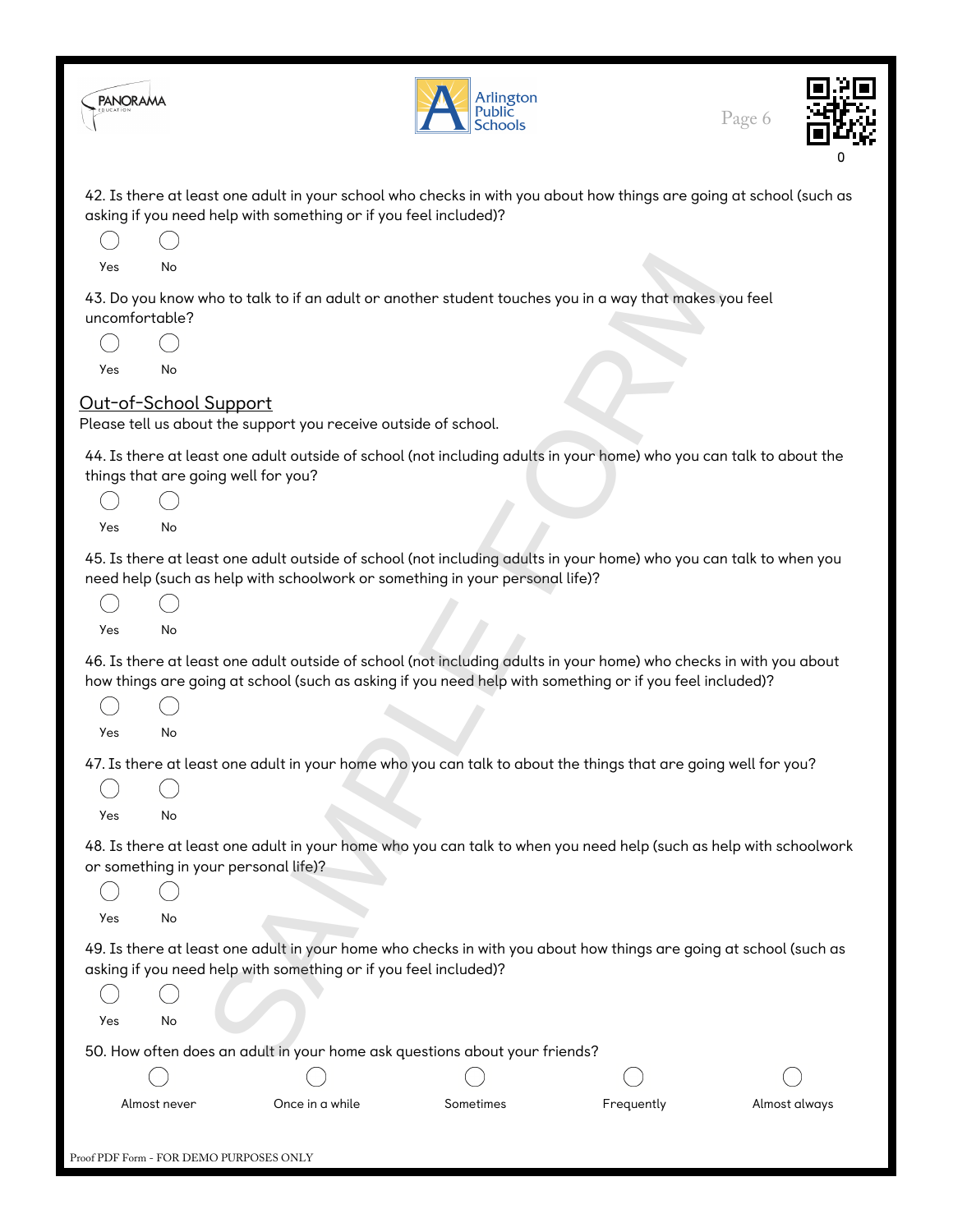| <b>PANORAMA</b>                                                                        |                                                                                                                                                                     |                                                                                    |                                          | Arlington<br>Public<br><b>Schools</b>            |                                                                                                                | Page 7                |                                                                |  |
|----------------------------------------------------------------------------------------|---------------------------------------------------------------------------------------------------------------------------------------------------------------------|------------------------------------------------------------------------------------|------------------------------------------|--------------------------------------------------|----------------------------------------------------------------------------------------------------------------|-----------------------|----------------------------------------------------------------|--|
|                                                                                        |                                                                                                                                                                     |                                                                                    |                                          |                                                  | 51. How often do you talk to an adult in your home about the things that matter most to you?                   |                       |                                                                |  |
|                                                                                        |                                                                                                                                                                     |                                                                                    |                                          |                                                  |                                                                                                                |                       |                                                                |  |
| Almost never                                                                           |                                                                                                                                                                     | Once in a while                                                                    |                                          | Sometimes                                        | Frequently                                                                                                     |                       | Almost always                                                  |  |
|                                                                                        | 52. How much do the adults in your life listen to your thoughts and feelings? Adults in your life could include parents,<br>family members, teachers, coaches, etc. |                                                                                    |                                          |                                                  |                                                                                                                |                       |                                                                |  |
|                                                                                        |                                                                                                                                                                     |                                                                                    |                                          |                                                  |                                                                                                                |                       |                                                                |  |
| Do not listen at all                                                                   |                                                                                                                                                                     | Listen a little bit                                                                |                                          | Listen somewhat                                  | Listen quite a bit                                                                                             |                       | Listen a tremendous<br>amount                                  |  |
|                                                                                        |                                                                                                                                                                     | coaches, band leaders, play directors, etc.)?                                      |                                          |                                                  | 53. How respectful towards you are the adults who lead your after-school activities (such as choral directors, |                       |                                                                |  |
|                                                                                        |                                                                                                                                                                     |                                                                                    |                                          |                                                  |                                                                                                                |                       |                                                                |  |
| Not at all respectful                                                                  |                                                                                                                                                                     | Slightly respectful                                                                |                                          | Somewhat respectful                              | Quite respectful                                                                                               |                       | Extremely respectful                                           |  |
| Out-of-School Experiences                                                              |                                                                                                                                                                     |                                                                                    |                                          |                                                  |                                                                                                                |                       |                                                                |  |
| In this final section, we would like to understand your experiences outside of school. |                                                                                                                                                                     |                                                                                    |                                          |                                                  |                                                                                                                |                       |                                                                |  |
|                                                                                        |                                                                                                                                                                     | 54. In your family, how clear are the rules about what you can and cannot do?      |                                          |                                                  |                                                                                                                |                       |                                                                |  |
|                                                                                        |                                                                                                                                                                     |                                                                                    |                                          |                                                  |                                                                                                                |                       |                                                                |  |
| Not at all clear<br>Slightly clear                                                     |                                                                                                                                                                     |                                                                                    | Somewhat clear                           |                                                  | Quite clear                                                                                                    |                       | Extremely clear                                                |  |
|                                                                                        |                                                                                                                                                                     | 55. Overall, how would you describe your parent or guardian's expectations of you? |                                          |                                                  |                                                                                                                |                       |                                                                |  |
|                                                                                        |                                                                                                                                                                     |                                                                                    |                                          |                                                  | My guardian's                                                                                                  |                       |                                                                |  |
| My quardian's<br>low.                                                                  |                                                                                                                                                                     | My guardian's<br>expectations are way too expectations are too low.                |                                          | My guardian's<br>expectations are just<br>right. |                                                                                                                | expectations are too  | My guardian's<br>expectations are way too<br>high.             |  |
|                                                                                        |                                                                                                                                                                     | 56. How much does your opinion matter to your family?                              |                                          |                                                  |                                                                                                                |                       |                                                                |  |
|                                                                                        |                                                                                                                                                                     |                                                                                    |                                          |                                                  |                                                                                                                |                       |                                                                |  |
| Does not matter at all                                                                 |                                                                                                                                                                     | Matters a little bit                                                               |                                          | Matters somewhat                                 | Matters quite a bit                                                                                            |                       | Matters a tremendous<br>amount                                 |  |
|                                                                                        | school or on the weekends?                                                                                                                                          |                                                                                    |                                          |                                                  | 57. During a regular week, which of the following academic or community programs do you participate in after-  |                       |                                                                |  |
|                                                                                        |                                                                                                                                                                     |                                                                                    |                                          |                                                  |                                                                                                                |                       |                                                                |  |
| After-school<br>program at<br>my school (For<br>example<br>Extended Day,<br>Check In)  | After-school<br>program<br>outside of<br>school (For<br>example<br>YMCA, Aspire,<br>Phoenix Bikes,<br>Reach Far)                                                    | Tutoring<br>session at my<br>school                                                | Tutoring<br>session outside<br>of school | Recreation<br>sports team                        | Travel/select/<br>sports team                                                                                  | School sports<br>team | Individual<br>sport (For<br>example<br>martial arts,<br>dance) |  |
|                                                                                        |                                                                                                                                                                     |                                                                                    |                                          |                                                  |                                                                                                                |                       |                                                                |  |
| Theater<br>program                                                                     | Choral/singing<br>program                                                                                                                                           | Church/synago<br>youth group                                                       | Community<br>service/volunte<br>work     | Brownies/Scou                                    | Art program                                                                                                    | Other                 | None                                                           |  |
| Proof PDF Form - FOR DEMO PURPOSES ONLY                                                |                                                                                                                                                                     |                                                                                    |                                          |                                                  |                                                                                                                |                       |                                                                |  |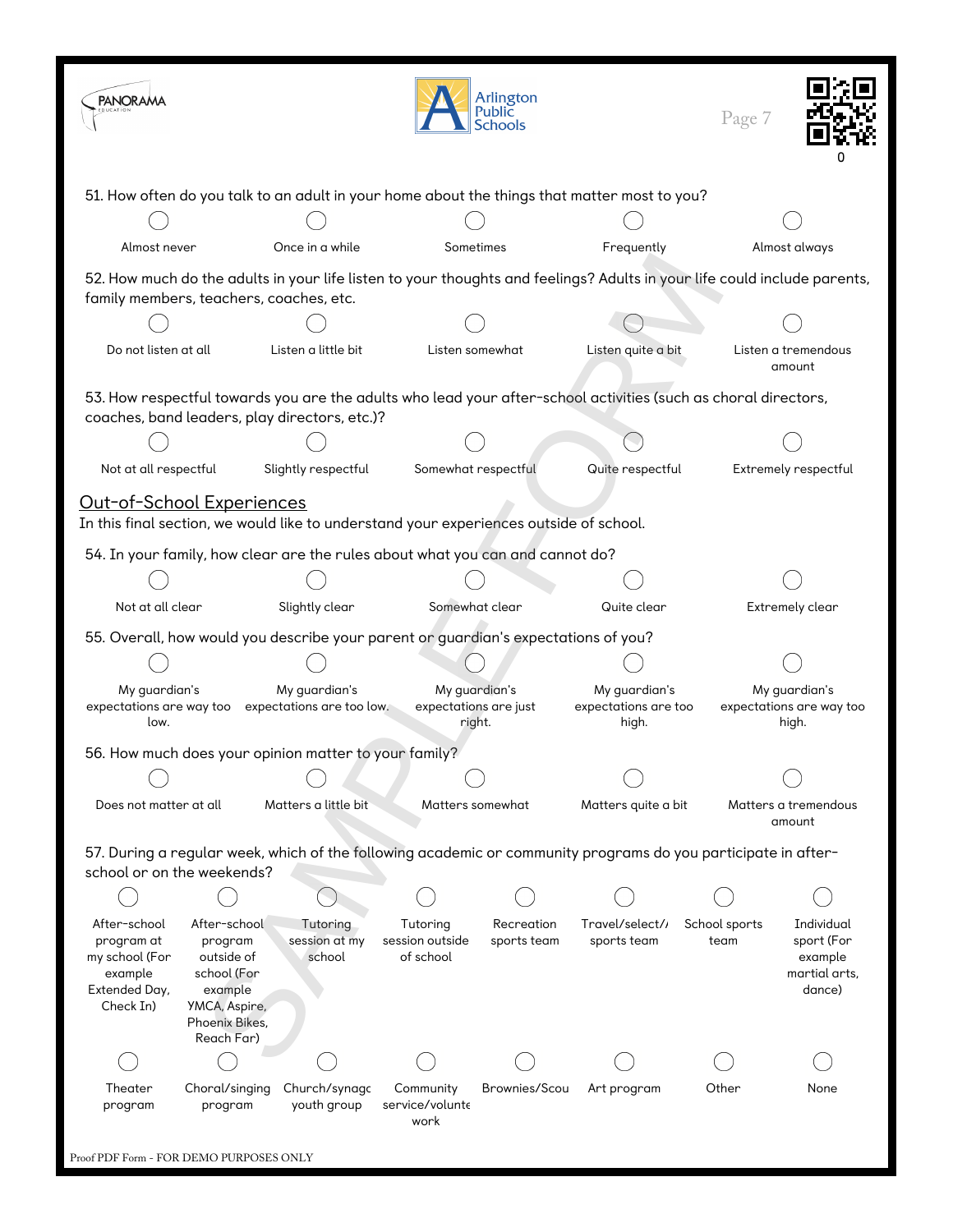| <b>PANORAMA</b>                                    |                                                                                                                                                                             |                                                                                                                     |                        | Arlington<br>Public<br>Schools                                      |                                      | Page 8                                               |                                                                                                                |  |
|----------------------------------------------------|-----------------------------------------------------------------------------------------------------------------------------------------------------------------------------|---------------------------------------------------------------------------------------------------------------------|------------------------|---------------------------------------------------------------------|--------------------------------------|------------------------------------------------------|----------------------------------------------------------------------------------------------------------------|--|
|                                                    |                                                                                                                                                                             | 58. During a regular week, which of the following activities do you participate in after school or on the weekends? |                        |                                                                     |                                      |                                                      |                                                                                                                |  |
|                                                    |                                                                                                                                                                             |                                                                                                                     |                        |                                                                     |                                      |                                                      |                                                                                                                |  |
| Playing with or<br>taking care of<br>a pet         | Reading for<br>fun                                                                                                                                                          | Doing/making<br>art for fun                                                                                         | Cooking                | Listening to<br>music                                               | Playing/perfor<br>music              | Exercising (For<br>example<br>running, gym,<br>yoga) | Being active<br>outside at a<br>park,<br>playground, or<br>yard (For<br>example<br>playing soccer,<br>frisbee) |  |
|                                                    |                                                                                                                                                                             |                                                                                                                     |                        |                                                                     |                                      |                                                      |                                                                                                                |  |
| Talking to<br>friends on the<br>phone or<br>online | Working at a<br>job                                                                                                                                                         | Doing<br>household<br>chores                                                                                        | Playing video<br>games | Creating/progl<br>your own video<br>games or<br>other<br>technology | Spending time<br>with your<br>family | Other                                                | None                                                                                                           |  |
|                                                    |                                                                                                                                                                             | 59. How often do you spend time outside (including parks, in your neighborhood, or at school)?                      |                        |                                                                     |                                      |                                                      |                                                                                                                |  |
|                                                    |                                                                                                                                                                             |                                                                                                                     |                        |                                                                     |                                      |                                                      |                                                                                                                |  |
| Once or twice a year                               |                                                                                                                                                                             | Once or twice a month                                                                                               |                        | Once or twice a week                                                | Most days                            |                                                      | Almost every day                                                                                               |  |
|                                                    | 60. During the past week, what were the three activities you spent the most time doing on a screen or electronic<br>device (such as a computer, tablet, Xbox, or Nintendo)? |                                                                                                                     |                        |                                                                     |                                      |                                                      |                                                                                                                |  |
|                                                    |                                                                                                                                                                             |                                                                                                                     |                        |                                                                     |                                      |                                                      |                                                                                                                |  |
| Completing<br>homework                             | Playing games by<br>myself                                                                                                                                                  | <b>Playing games</b><br>with friends                                                                                |                        | Messaging<br>friends                                                | Shopping online                      | Watching TV or<br>movies                             | Watching online<br>videos                                                                                      |  |
|                                                    |                                                                                                                                                                             |                                                                                                                     |                        |                                                                     |                                      |                                                      |                                                                                                                |  |
| Viewing memes                                      | Posting pictures                                                                                                                                                            | Using social<br>media                                                                                               |                        | <b>Reading books</b>                                                | Reading the news                     | Viewing celebrity<br>qossip                          | Other                                                                                                          |  |
| device?                                            |                                                                                                                                                                             | 61. In your family, are there limits on the amount of time you are allowed to spend on a screen or electronic       |                        |                                                                     |                                      |                                                      |                                                                                                                |  |
|                                                    |                                                                                                                                                                             |                                                                                                                     |                        |                                                                     |                                      |                                                      |                                                                                                                |  |
| Yes                                                |                                                                                                                                                                             | No                                                                                                                  |                        |                                                                     | Sometimes                            |                                                      | I don't know                                                                                                   |  |
| device?                                            |                                                                                                                                                                             | 62. In your family, are there rules about the type(s) of activities you are allowed to do on a screen or electronic |                        |                                                                     |                                      |                                                      |                                                                                                                |  |
|                                                    |                                                                                                                                                                             |                                                                                                                     |                        |                                                                     |                                      |                                                      |                                                                                                                |  |
| Yes                                                |                                                                                                                                                                             | No                                                                                                                  |                        |                                                                     | Sometimes                            |                                                      | I don't know                                                                                                   |  |
|                                                    |                                                                                                                                                                             | 63. During a regular school week, how often do you eat breakfast?                                                   |                        |                                                                     |                                      |                                                      |                                                                                                                |  |
|                                                    |                                                                                                                                                                             |                                                                                                                     |                        |                                                                     |                                      |                                                      |                                                                                                                |  |
| Never                                              | Once a week                                                                                                                                                                 |                                                                                                                     | Twice a week           | Three times a week                                                  |                                      | Four times a week                                    | Five times a week                                                                                              |  |
|                                                    |                                                                                                                                                                             | 64. During a regular week, how much do you worry about not having enough to eat?                                    |                        |                                                                     |                                      |                                                      |                                                                                                                |  |
|                                                    |                                                                                                                                                                             |                                                                                                                     |                        |                                                                     |                                      |                                                      |                                                                                                                |  |
| Do not worry at all                                |                                                                                                                                                                             | Worry a little bit                                                                                                  |                        | Worry somewhat                                                      | Worry quite a bit                    |                                                      | Worry a tremendous<br>amount                                                                                   |  |
| Proof PDF Form - FOR DEMO PURPOSES ONLY            |                                                                                                                                                                             |                                                                                                                     |                        |                                                                     |                                      |                                                      |                                                                                                                |  |